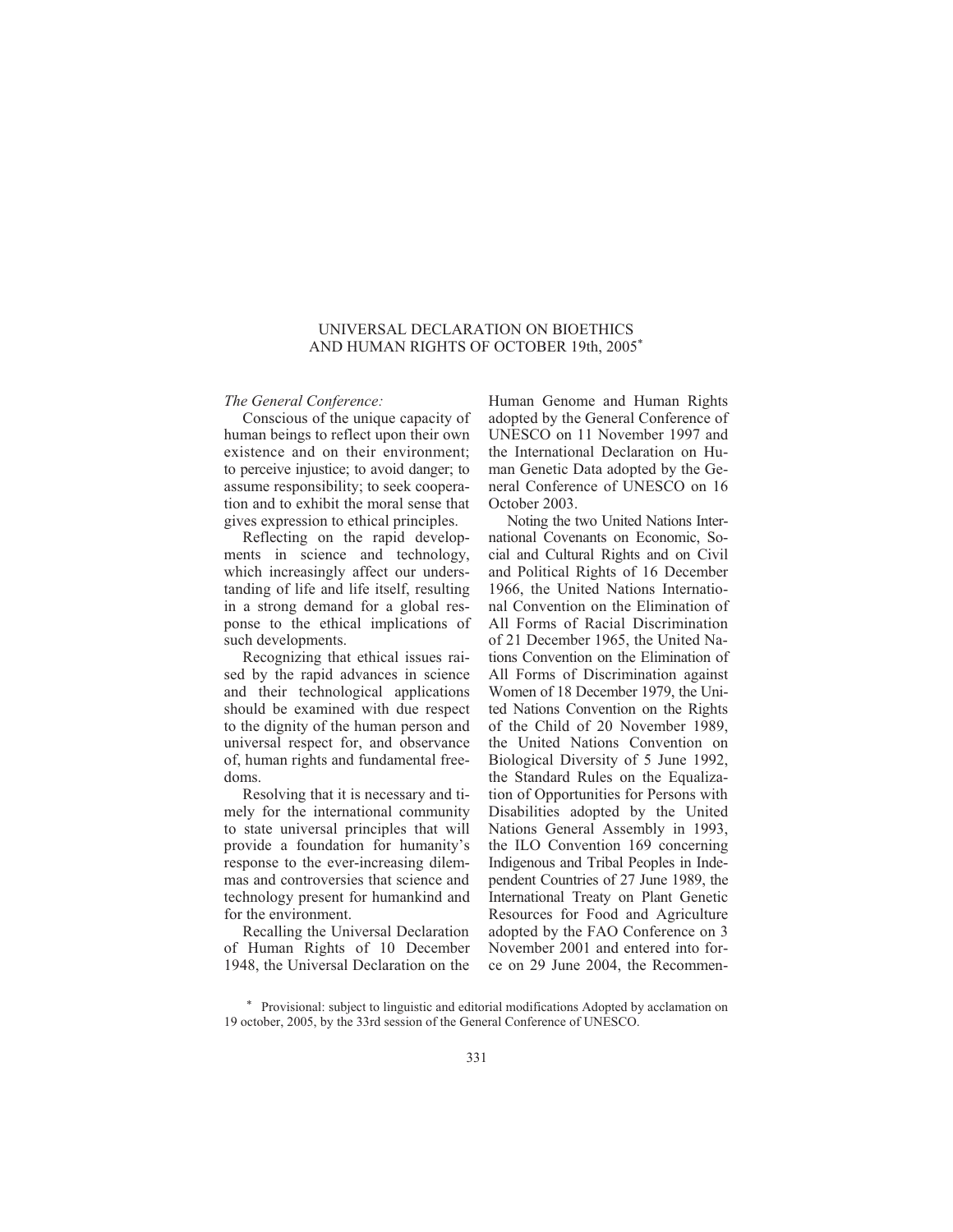dation of UNESCO on the Status of Scientific Researchers of 20 November 1974, the UNESCO Declaration on Race and Racial Prejudice of 27 November 1978, the UNESCO Declaration on the Responsibilities of the Present Generations Towards Future Generations of 12 November 1997, the UNESCO Universal Declaration on Cultural Diversity of 2 November 2001, the Trade Related Aspects of Intellectual Property Rights Agrements (TRIPS) annexed to the Marrakech Agreement establishing the World Trade Organization, which entered into force on 1 January 1995, the Doha Declaration on the TRIPS Agreement and Public Health of 14 November 2001 and other relevant international instruments adopted by the United Nations and the specialized agencies of the United Nations system, in particular the Food and Agriculture Organization of the United Nations (FAO) and the World Health Organization (WHO).

Also noting international and regional instruments in the field of bioethics, including the Convention for the Protection of Human Rights and Dignity of the Human Being with regard to the Application of Biology and Medicine: Convention on Human Rights and Biomedicine of the Council of Europe, adopted in 1997 and entered into force in 1999, together with its additional protocols, as well as national legislation and regulations in the field of bioethics and the international and regional codes of conduct and guidelines and other texts in the field of bioethics, such as the Declaration of Helsinki of the World Medical Association on Ethical Principles for Medical Research Involving Human Subjects, adopted in 1964 and amended in 1975,

1989, 1993, 1996, 2000 and 2002 and the International Ethical Guidelines for Biomedical Research Involving Human Subjects of the Council for International Organizations of Medical Sciences adopted in 1982 and amended in 1993 and 2002.

Recognizing that this Declaration is to be understood in a manner consistent with domestic and international law in conformity with human rights law.

Recalling the Constitution of UNES-CO adopted on 16 November 1945.

Considering UNESCO's role in identifying universal principles based on shared ethical values to guide scientific and technological development and social transformation, in order to identify emerging challenges in science and technology taking into account the responsibility of the present generation towards future generations, and that questions of bioethics, which necessarily have an international dimension, should be treated as a whole, drawing on the principles already stated in the Universal Declaration on the Human Genome and Human Rights and the International Declaration on Human Genetic Data, and taking account not only of the current scientific context but also of future developments.

Aware that, human beings are an integral part of the biosphere, with an important role in protecting one another and other forms of life, in particular animals.

Recognizing that, based on the freedom of science and research, scientific and technological developments have been, and can be, of great benefit to humankind in increasing inter alia life expectancy and improving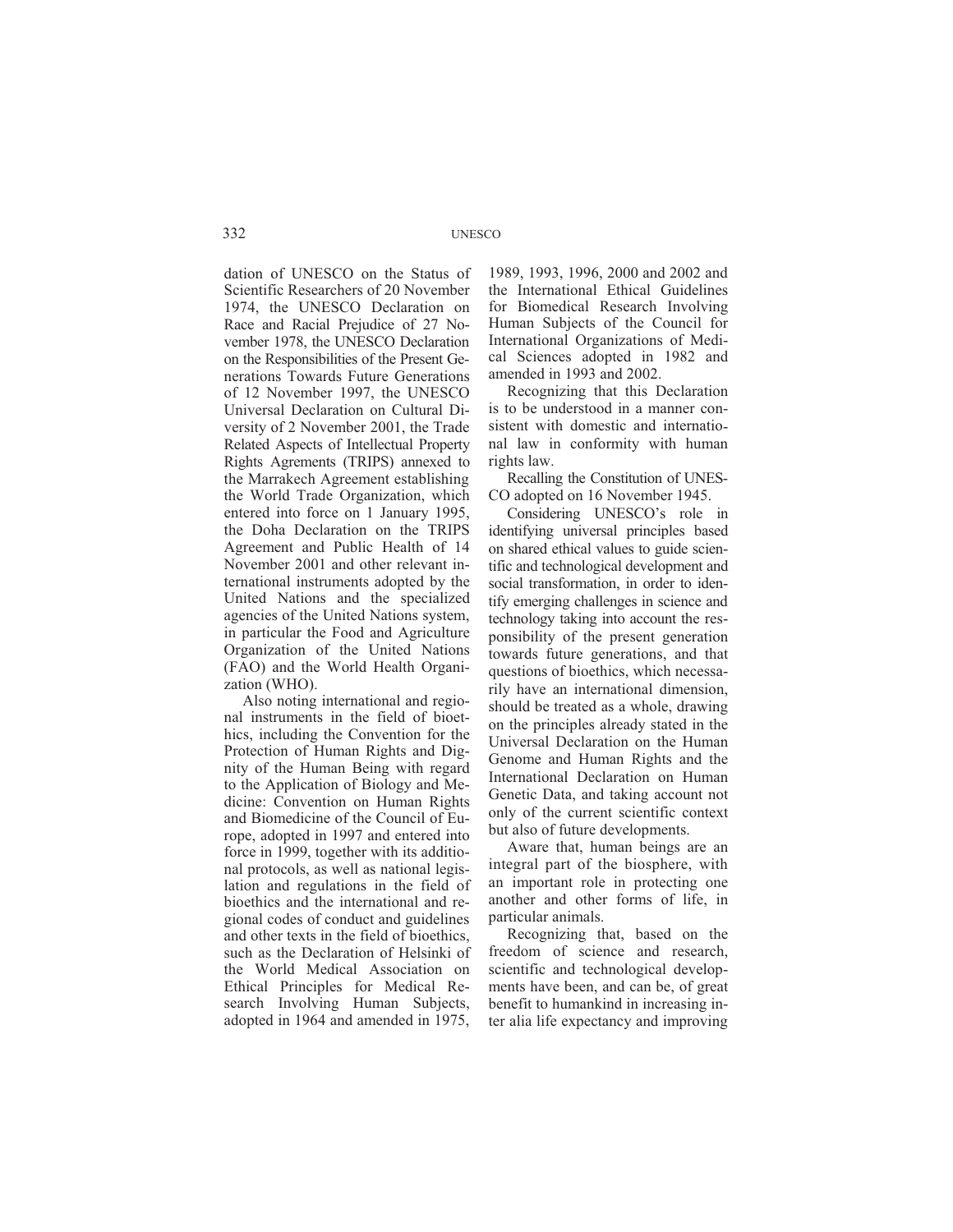quality of life, and emphasizing that such developments should always seek to promote the welfare of individuals, families, groups or communities and humankind as a whole in the recognition of the dignity of the human person and the universal respect for, and observance of, human rights and fundamental freedoms.

Recognizing that health does not depend solely on scientific and technological research developments but also on psycho-social and cultural factors.

Also Recognizing that decisions regarding ethical issues in medicine, life sciences and associated technologies may have an impact on individuals, families, groups or communities and humankindas a whole.

Bearing in mind that cultural diversity, as a source of exchange, innovation and creativity, is necessary for humankind and, in this sense, is the common heritage of humanity, but emphasizing that it may not be invoked at the expense of human rights and fundamental freedoms.

Also bearing in mind that a person's identity includes biological, psychological, social, cultural and spiritual dimensions.

Recognizing that unethical scientific and technological conduct has had particular impact on indigenous and local communities.

Convinced that moral sensitivity and ethical reflection should be an integral part of the process of scientific and technological developments and that bioethics should play a predominant role in the choices that need to be made concerning issues arising from such developments.

Considering the desirability of developing new approaches to social res-

ponsibility to ensure that progress in science and technology contributes to justice, equity and to the interest of humanity.

Recognizing that an important way to evaluate social realities and achieve equity is to pay attention to the position of women.

Stressing the need to reinforce international cooperation in the field of bioethics, taking into account in particular the special needs of developing countries, indigenous communities and vulnerable populations.

Considering that all human beings, without distinction, should benefit from the same high ethical standards in medicine and life science research.

Proclaims the principles that follow and adopts the present Declaration.

#### GENERAL PROVISIONS

#### *Article 1. Scope*

a) This Declaration addresses ethical issues related to medicine, life sciences and associated technologies as applied to human beings, taking into account their social, legal and environmental dimensions.

b) This Declaration is addressed to States. As appropriate and relevant, it also provides guidance to decisions or practices of individuals, groups, communities, institutions and corporations, public and private.

### *Article 2. Aims*

The aims of this Declaration are:

*(i)* To provide a universal framework of principles and procedures to guide States in the formulation of their legislation, policies or other instruments in the field of bioethics.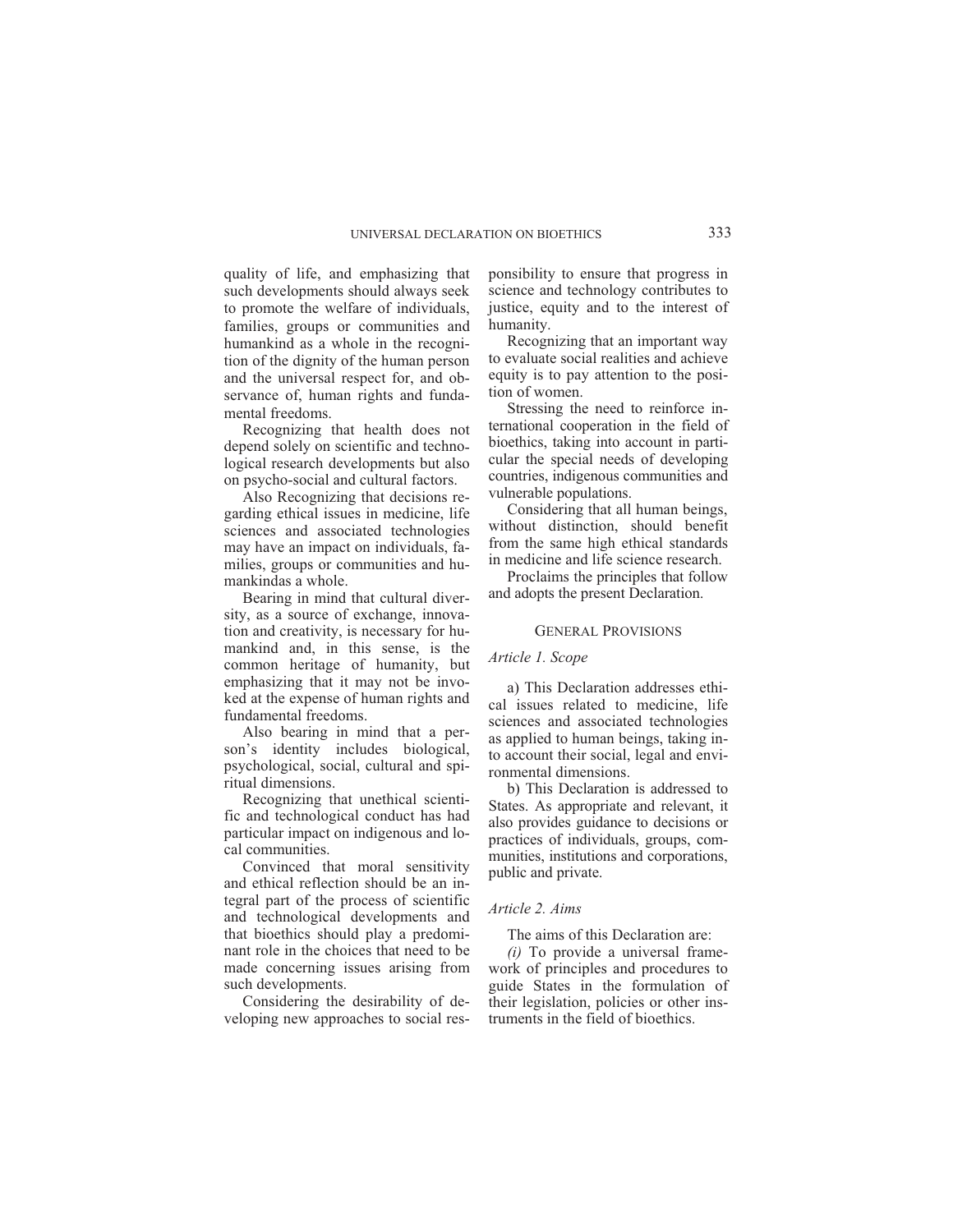*(ii)* To guide the actions of individuals, groups, communities, institutions and corporations, public and private.

*(iii)* To promote respect for human dignity and protect human rights, by ensuring respect for the life of human beings, and fundamental freedoms, consistent with international human rights law.

*(iv)* To recognize the importance of freedom of scientific research and the benefits derived from scientific and technological developments, while stressing the need that such research and developments occur within the framework of ethical principles set out in this Declaration and that they respect human dignity, human rights and fundamental freedoms.

*(v)* To foster multidisciplinary and pluralistic dialogue about bioethical issues between all stakeholders and within society as a whole.

*(vi)* To promote equitable access to medical, scientific and technological developments as well as the greatest possible flow and the rapid sharing of knowledge concerning those developments and the sharing of benefits, with particular attention to the needs of developing countries.

*(vii)* To safeguard and promote the interests of the present and future generations; and

*(viii)* To underline the importance of biodiversity and its conservation as a common concern of humankind.

#### **PRINCIPLES**

Within the scope of this Declaration, in decisions or practices taken or carried out by those to whom it is addressed, the following principles are to be respected.

## *Article 3. Human Dignity and Human Rights*

a) Human dignity, human rights and fundamental freedoms are to be fully respected.

b) The interests and welfare of the individual should have priority over the sole interest of science or society.

### *Article 4. Benefit and Harm*

In applying and advancing scientific knowledge, medical practice and associated techologies, direct and indirect benefits to patients, research participants and other affected individuals should be maximized and any possible harm to such individuals should be minimized.

## *Article 5. Autonomy and Individual Responsibility*

The autonomy of persons to make decisions, while taking responsibility for those decisions and respecting the autonomy of others, is to be respected. For persons who are not capable of exercising autonomy, special measures are to be taken to protect their rights and interests.

#### *Article 6. Consent*

a) Any preventive, diagnostic and therapeutic medical intervention is only to be carried out with the prior, free and informed consent of the person concerned, based on adequate information. The consent should, where appropriate, be express and may be withdrawn by the person concerned at any time and for any reason without disadvantage or prejudice.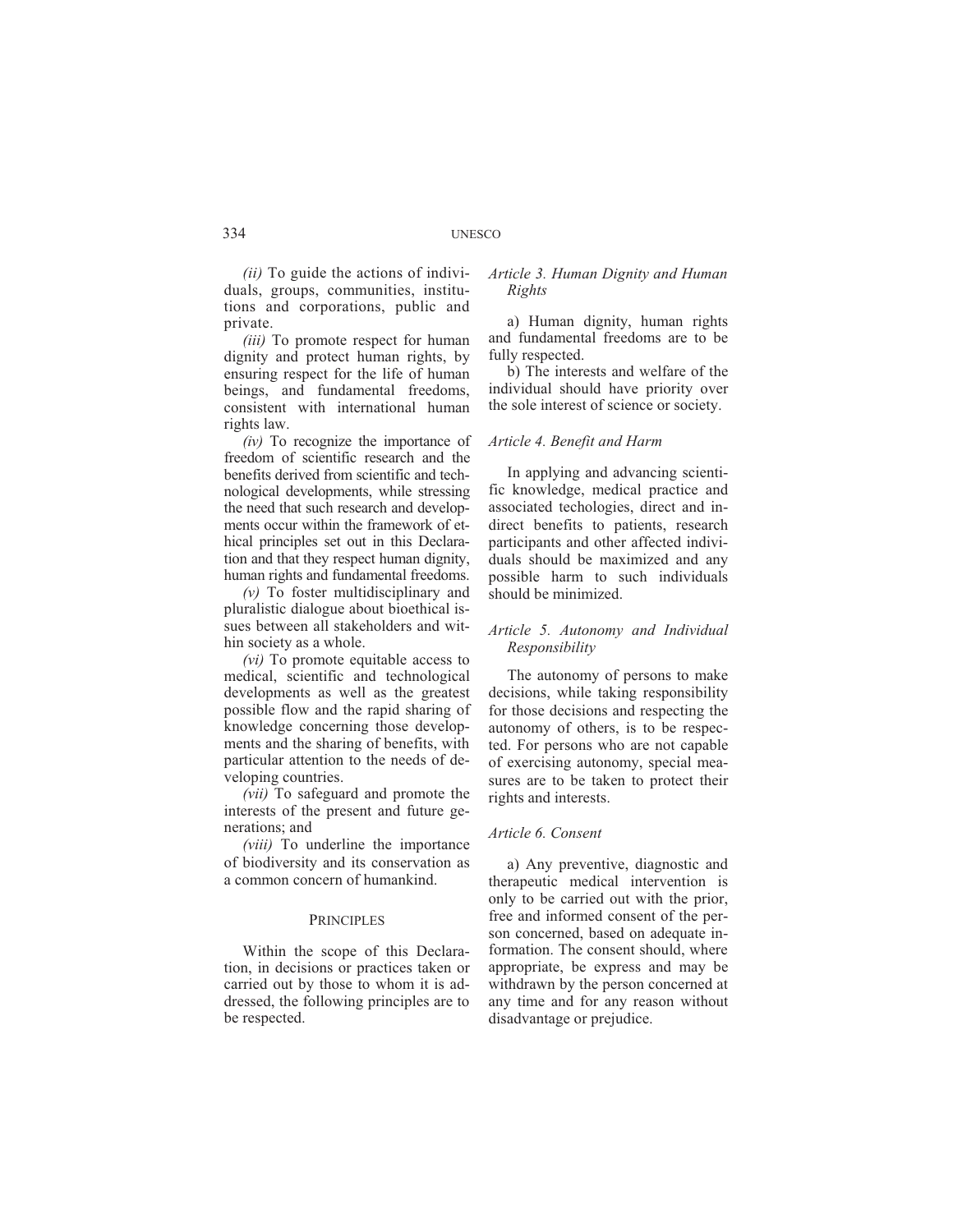b) Scientific research should only be carried out with the prior, free, express and informed consent of the person concerned. The information should be adequate, provided in a comprehensible form and should include the modalities for withdrawal of consent. The consent may be withdrawn by the person concerned at any time and for any reason without any disadvantage or prejudice. Exceptions to this principle should be made only in accordance with ethical and legal standards adopted by States, consistent with the principles and provisions set out in this Declaration, in particular in article 27, and international human rights law.

c) In appropriate cases of research carried out on a group of persons or a community, additional agreement of the legal representatives of the group or community concerned may be sought. In no case should a collective community agreement or the consent of a community leader or other authority substitute for an individual's informed consent.

# *Article 7. Persons without the capacity to consent*

In accordance with domestic law, special protection is to be given to persons who do not have the capacity to consent:

a) Authorization for research and medical practice should be obtained in accordance with the best interest of the person concerned and in accordance with domestic law. However, the person concerned should be involved to the greatest extent possible in the decision-making process of consent, as well as that of withdrawing consent.

b) Research should only be carried out for his or her direct health benefit, subject to the authorization and the protective conditions prescribed by law, and if there is no research alternative of comparable effectiveness with research participants able to consent. Research which does not have potential direct health benefit should only be undertaken by way of exception, with the utmost restraint, exposing the person only to a minimal risk and minimal burden and, if the research is expected to contribute to the health benefit of other persons in the same category, subject to the conditions prescribed by law and compatible with the protection of the individual's human rights. Refusal of such persons to take part in research should be respected.

# *Article 8. Respect for Human Vulnerability and Personal Integrity*

In applying and advancing scientific knowledge, medical practice and associated technologies, human vulnerability should be taken into account. Individuals and groups of special vulnerability should be protected and the personal integrity of such individuals respected.

#### *Article 9. Privacy and Confidentiality*

The privacy of the persons concerned and the confidentiality of their personal information should be respected. To the greatest extent possible, such information should not be used or disclosed for purposes other than those for which it was collected or consented to, consistent with international law, in particular international human rights law.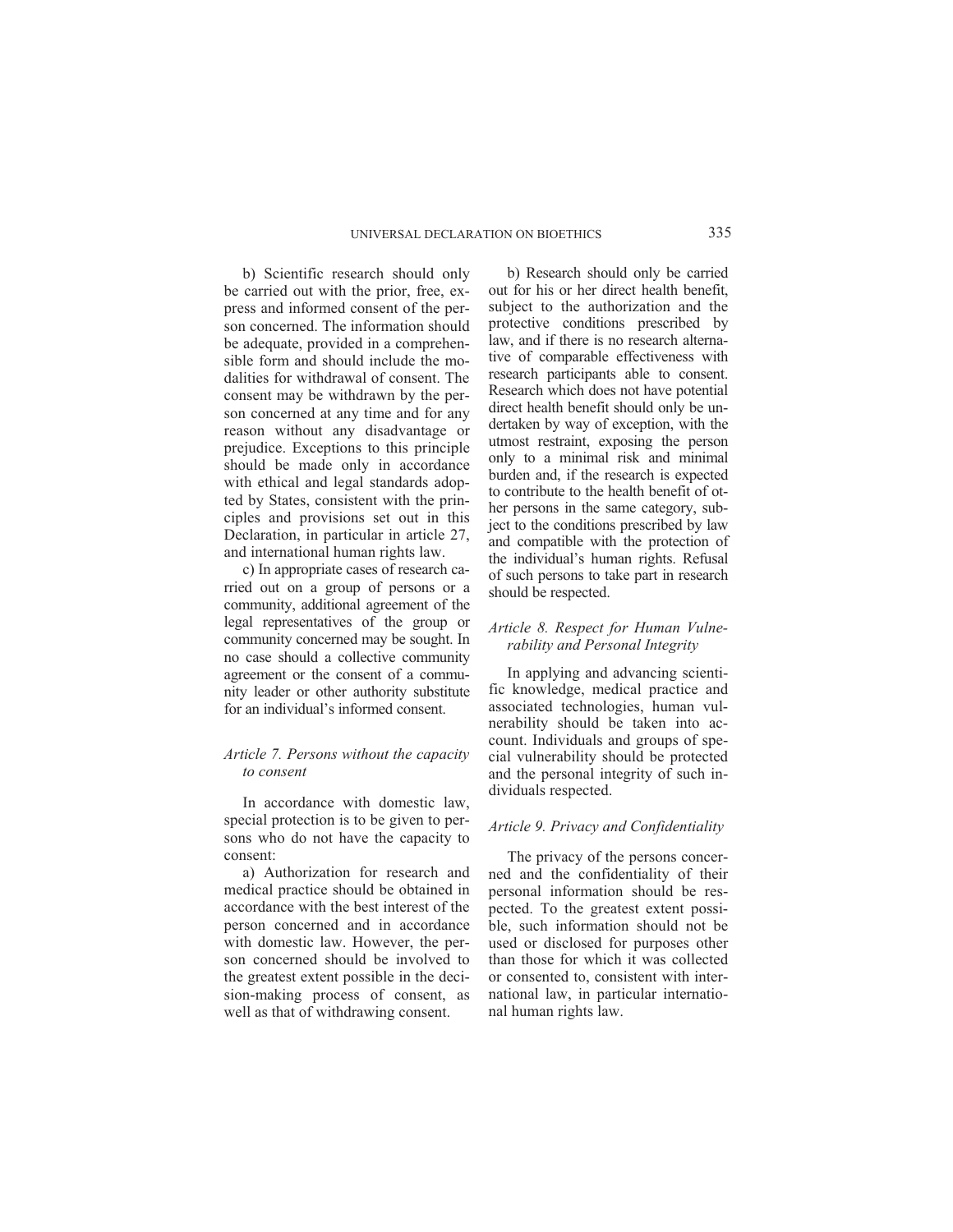#### *Article 10. Equality, Justice and Equity*

The fundamental equality of all human beings in dignity and rights is to be respected so that they are treated justly and equitably.

# *Article 11. Non-Discrimination and Non-Stigmatization*

No individual or group should be discriminated against or stigmatized on any grounds, in violation of human dignity, human rights and fundamental freedoms.

## *Article 12. Respect for Cultural Diversity and Pluralism*

The importance of cultural diversity and pluralism should be given due regard. However, Duch considerations are not to be invoked to infringe upon human dignity, human rights and fundamental freedoms, nor upon the principles set out in this Declaration, nor to limit their scope.

#### *Article 13. Solidarity and Cooperation*

Solidarity among human beings and international cooperation towards that end are to be encouraged.

### *Article 14. Social Responsibility and Health*

a) The promotion of health and social development for their people is a central purpose of governments, that all sectors of society share.

b) Taking into account that the enjoyment of the highest attainable standard of health is one of the fundamental rights of every human being without distinction of race, religion, political belief, economic or social condition, progress in science and technology should advance:

*(i)* Access to quality health care and essential medicines, including especially for the health of women and children, because health is essential to life itself and must be considered as a social and human good.

*(ii)* Access to adequate nutrition and water.

*(iii)* Improvement of living conditions and the environment.

*(iv)* Elimination of the marginalization and the exclusion of persons on the basis of any grounds; and

*(v)* Reduction of poverty and illiteracy.

### *Article 15. Sharing of Benefits*

a) Benefits resulting from any scientific research and its applications should be shared with society as a whole and within the international community, in particular with developing countries. In giving effect to this principle, benefits may take any of the following forms:

*(i)* Special and sustainable assistance to, and acknowledgement of, the persons and groups that have taken part in the research.

*(ii)* Access to quality health care.

*(iii)* Provision of new diagnostic and therapeutic modalities or products stemming from research.

*(iv)* Support for health services.

*(v)* Access to scientific and technological knowledge.

*(vi)* Capacity-building facilities for research purposes; and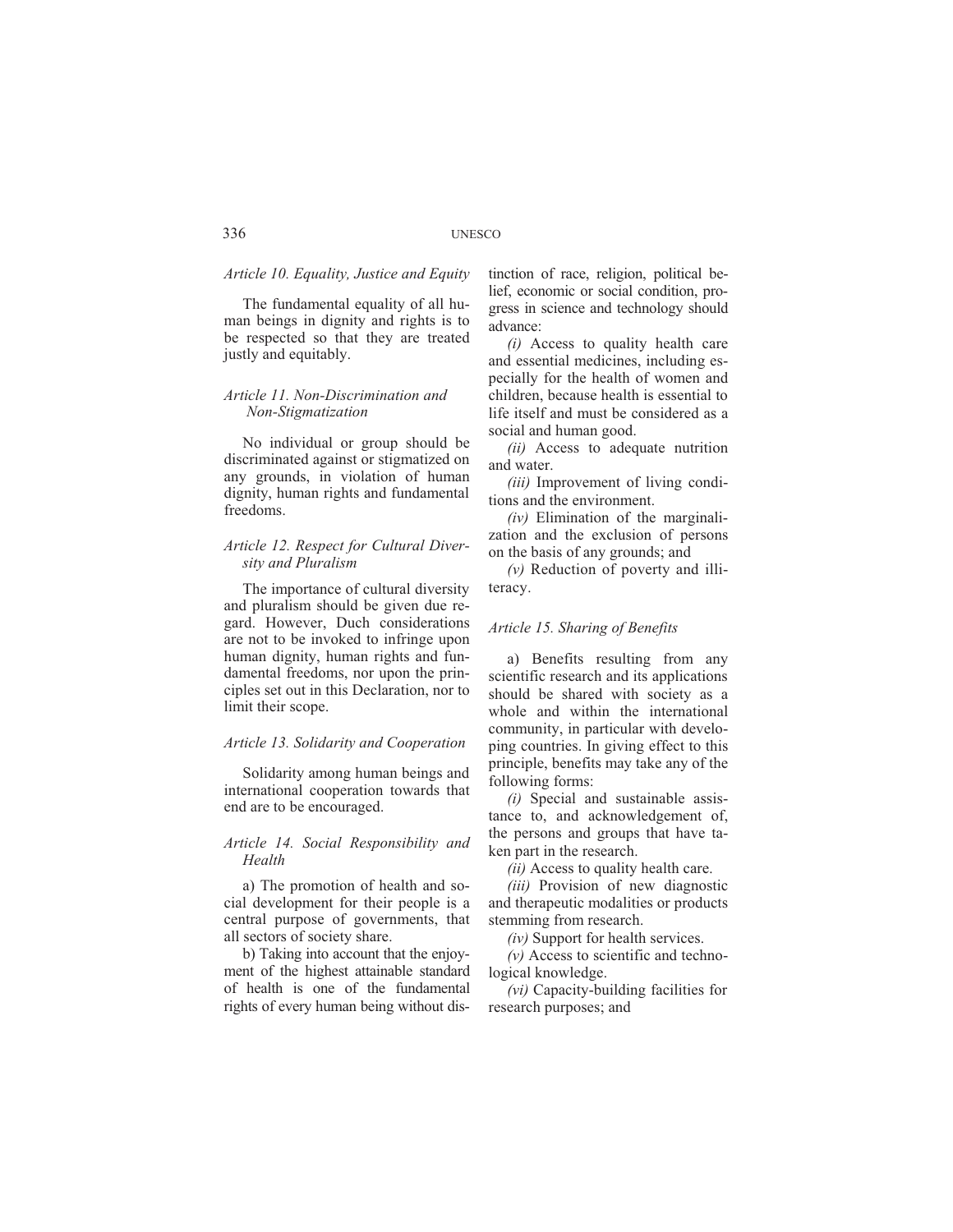*(vii)* Other forms of benefit consistent with the principles set out in this Declaration.

b) Benefits should not constitute improper inducements to participate in research.

### *Article 16. Protecting Future Generations*

The impact of life sciences on future generations, including on their genetic constitution, should be given due regard.

## *Article 17. Protection of the Environment, the Biosphere and Biodiversity*

Due regard is to be given to the interconnection between human beings and other forms of life, to the importance of appropriate access and utilization of biological and genetic resources, to the respect for traditional knowledge and to the role of human beings in the protection of the environment, the biosphere and biodiversity.

#### APPLICATION OF THE PRINCIPLES

# *Article 18. Decision-Making and Addressing Bioethical Issues*

a) Professionalism, honesty, integrity and transparency in decision-making should be promoted, in particular declarations of all conflicts of interest and appropriate sharing of knowledge. Every endeavour should be made to use the best available scientific knowledge and methodology in addressing and periodically reviewing bioethical issues.

b) Persons and professionals concerned and society as a whole should be engaged in dialogue on a regular basis.

c) Opportunities for informed pluralistic public debate, seeking the expression of all relevant opinions, should be promoted.

## *Article 19. Ethics Committees*

Independent, multidisciplinary and pluralist ethics committees should be established, promoted and supported at the appropriate level in order to:

*(i)* Assess the relevant ethical, legal, scientific and social issues related to research projects involving human beings.

*(ii)* Provide advice on ethical problems in clinical settings.

*(iii)* Assess scientific and technological developments, formulate recommendations and contribute to the preparation of guidelines on issues within the scope of this Declaration.

*(iv)* Foster debate, education, and public awareness of, and engagement in, bioethics.

### *Article 20. Risk Assessment and Management*

Appropriate assessment and adequate management of risk related to medicine, life sciences and associated technologies should be promoted.

# *Article 21. Transnational Practices*

a) States, public and private institutions, and professionals associated with transnacional activities should endeavour to ensure that any activity within the scope of this Declaration, which is undertaken, funded or otherwise pursued in whole or in part in different States, is consistent with the principles set out in this Declaration.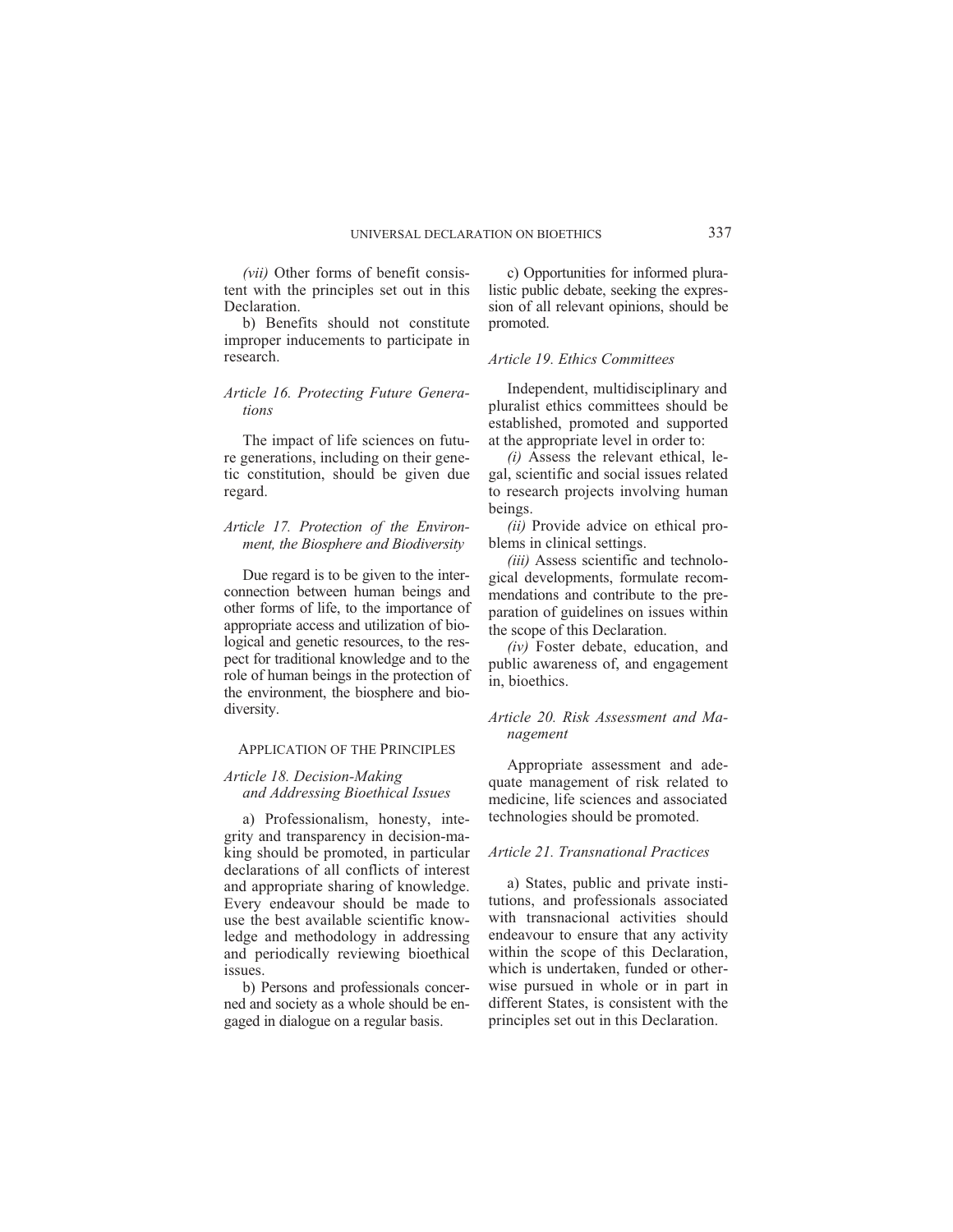b) When research is undertaken or otherwise pursued in one or more States (the host State(s)) and funded by a source in another State, such research should be the object of an appropriate level of ethical review in the host State(s) and the State in which the funder is located. This review should be based on ethical and legal standards that are consistent with the principles set out in this Declaration.

c) Transnational health research should be responsive to the needs of host countries, and the importance of research to contribute to the alleviation of urgent global health problems should be recognized.

d) When negotiating a research agreement, terms for collaboration and agreement on benefits of research should be established with equal participation by those party to the negotiation.

e) States should take appropriate measures, both at the national and the international level, to combat bioterrorism, illicit traffic in organs, tissues and samples, genetic resources and geneticrelated materials.

### **PROMOTION** OF THE DECLARATION

### *Article 22. Role of States*

a) States should take all appropriate measures, whether of a legislative, administrative or other character, to give effect to the principles set out in this Declaration in accordance with internacional human rights law. Such measures should be supported by action in the spheres of education, training and public information.

b) States should encourage the establishment of independent, multidisciplinary and pluralist ethics committees, as set out in article 19.

# *Article 23. Bioethics Education, Training and Information*

a) In order to promote the principles set out in this Declaration and to achieve a better understanding of the ethical implications of scientific and technological developments, in particular for young people, States should endeavour to foster bioethics education and training at all levels as well as to encourage information and knowledge dissemination programmes about bioethics.

b) States should encourage the participation of international and regional intergovernmental organizations and international, regional and national non-governmental organizations in this endeavour.

# *Article 24. International Cooperation*

a) States should foster international dissemination of scientific information and encourage the free flow and sharing of scientific and technological knowledge.

b) Within the framework of international cooperation, States should promote cultural and scientific cooperation and enter into bilateral and multilateral agreements enabling developing countries to build up their capacity to participate in generating and sharing scientific knowledge, the related know-how and the benefits thereof.

c) States should respect and promote solidarity between and among States, as well as individuals, fami